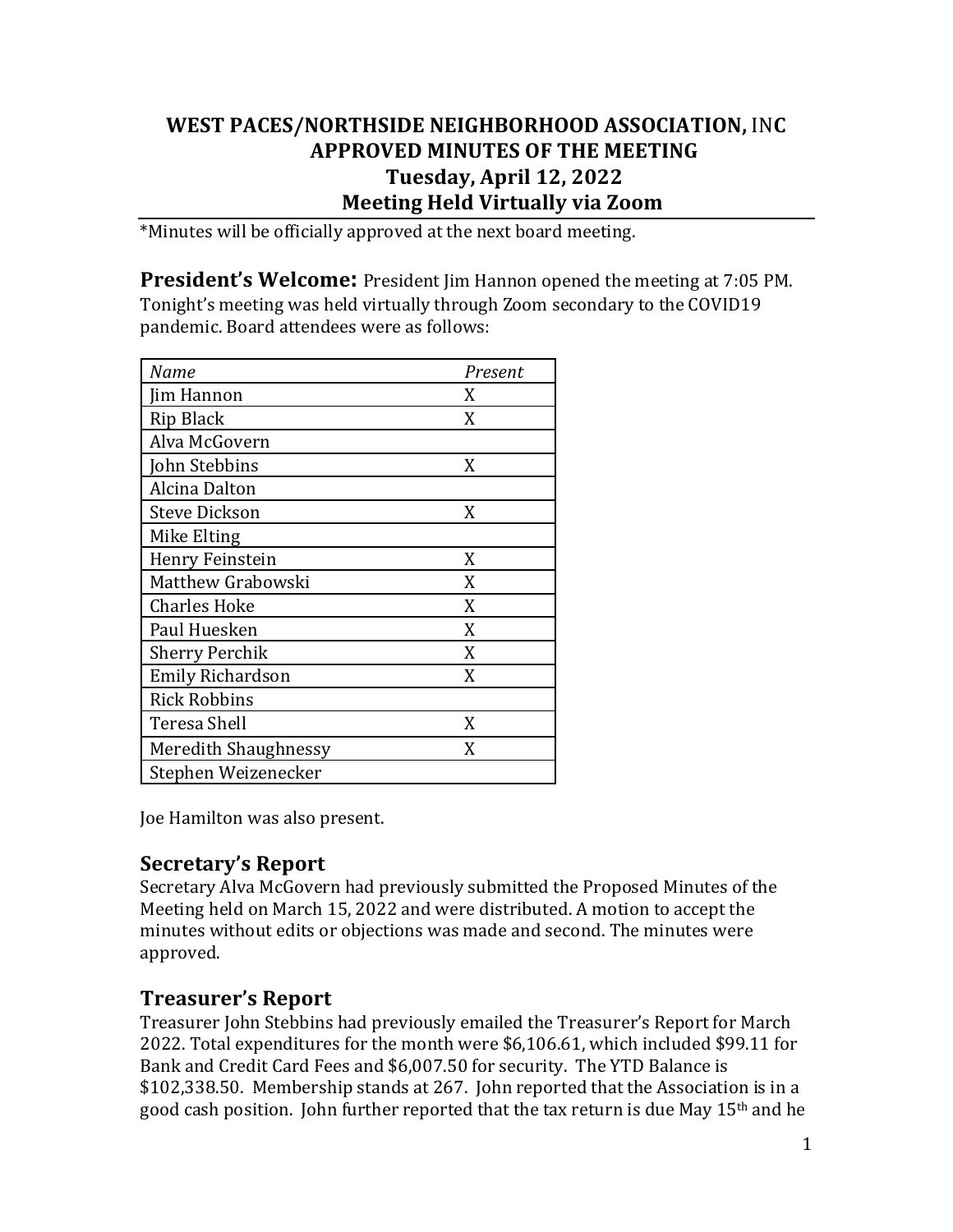would provide an additional update at the May meeting. A motion was made and seconded to approve the Treasurer's Report. The Report was approved.

# **Membership**

Meredith Shaughnessy provided an update on membership. Meredith reported that the Wild Apricot computer system erroneously sent notices to some members that their memberships had lapsed, although it is unclear what caused the system to send the notices. The membership roster is correct and up-to-date, and we added a few new members in March and April. Meredith addressed reports of certain members' mailboxes that did not have 2022 stickers and she is putting on the stickers. She also reported that the total membership is down 20 members from this time last year. There will be another mailbox stuffing before the end of the month, with an emphasis on 2021 members who did not renew this year. The mailbox flyer will emphasize the importance of neighbors paying their dues to cover the high cost of security and increased coverage. Meredith will circulate a draft of the mailbox flyer to Jim, Rip and any other Board members that would like to review it. 

# **Security**

President Jim Hannon provided an update on security. He stated that the committee is still looking into the possibility of additional cameras, where those cameras would be placed, and whether the Association would be able to keep all cameras, even if the Police Foundation determined they were not needed. He stated that a further update would be provided at a future meeting.

# **Zoning/Traffic**

Vice President Rip Black provided an update on the proposed development at 660 and 670 West Paces Ferry Road. Rip has been working with neighbors on Montana and other stakeholders regarding the various options. Rip reviewed one option involving a PD-H subdivision and the different road/ingress/egress options being considered and the potential implications and impacts of each. Rip stated that he and others on the Board are actively trying to have input on the developer's final decision/plans. He and other members of the Board are staying in contact with City officials throughout the proposal process, and they are working with the hydrology engineer (who also is having consistent contact with the developer and the City). Because some of the proposed development plans would involve the destruction of "Whispering Pines," the 1928 home at 660 West Paces Ferry Road, the Board is trying to leverage the preservation of Whispering Pines in our negotiations. Councilwoman Mary Norwood is proving assistance in the attempts to preserve Whispering Pines. Rip anticipates a clearer picture of the proposed development in the near future.

President Jim Hannon provided an update on the Tuxedo Park Traffic Plan. Councilwoman Mary Norwood has been working with Atlanta DOT to implement the traffic plan and she also is putting pressure on the City of Atlanta to implement